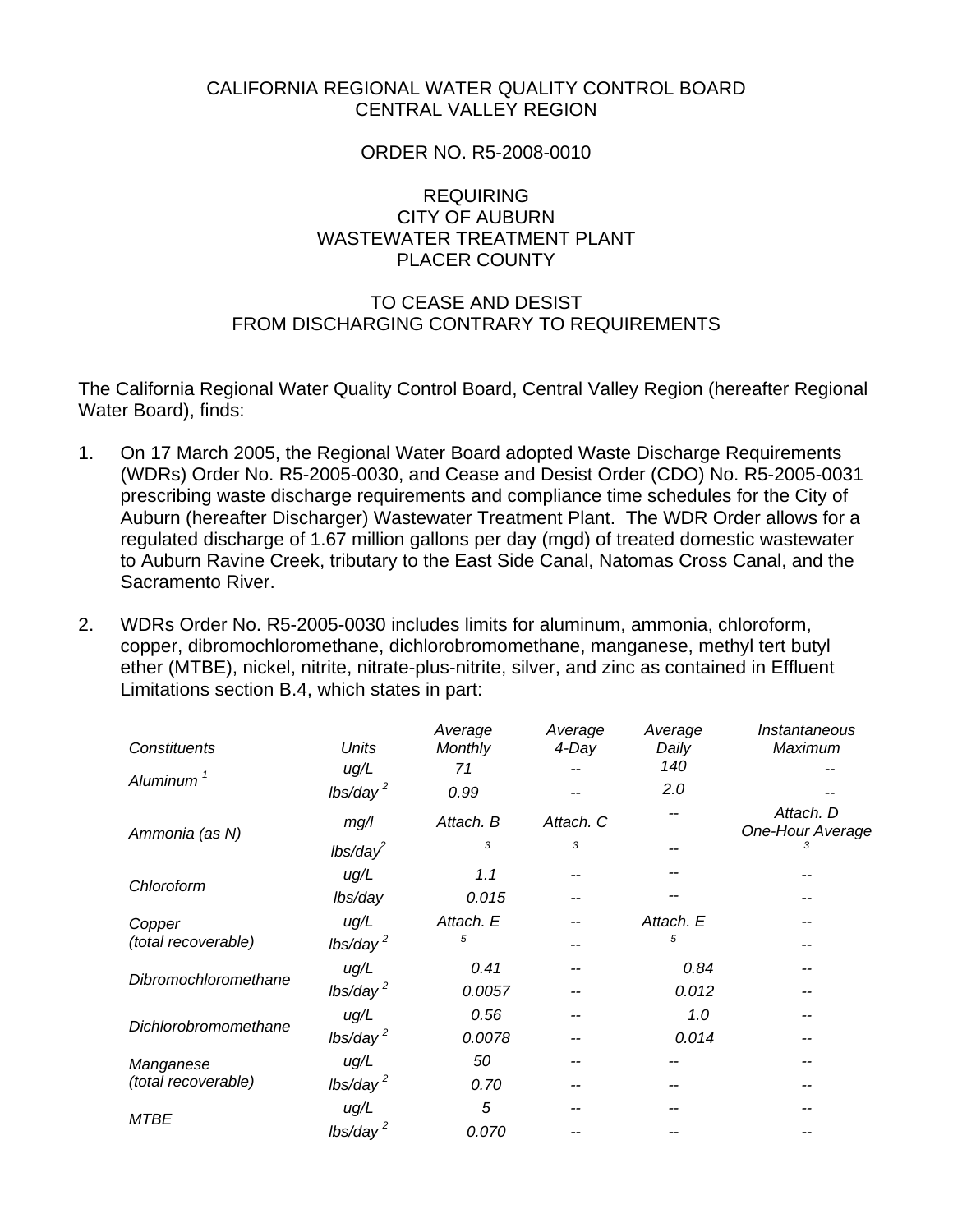### CEASE AND DESIST ORDER NO. R5-2008-0010 **CEASE AND SESSION** - 2 – CITY OF AUBURN WASTEWATER TREATMENT PLANT PLACER COUNTY

|                                                                                                                                            |                      | Average        | Average | Average   | Instantaneous   |
|--------------------------------------------------------------------------------------------------------------------------------------------|----------------------|----------------|---------|-----------|-----------------|
| Constituents                                                                                                                               | <b>Units</b>         | <b>Monthly</b> | 4-Day   | Daily     | Maximum         |
|                                                                                                                                            | ug/L                 | Attach. G      |         | Attach. G |                 |
| Nickel (total recoverable)                                                                                                                 | lbs/day              | 5              | --      | 5         |                 |
| Nitrite (as N)                                                                                                                             | mg/L                 |                |         |           |                 |
|                                                                                                                                            | lbs/day              | 14             |         |           |                 |
| Nitrate + Nitrite (as $N$ )                                                                                                                | mg/l                 | 10             | --      |           |                 |
|                                                                                                                                            | lbs/day              | 140            |         |           |                 |
| Organochlorine<br>pesticides                                                                                                               | ug/L                 |                |         |           | ND <sup>4</sup> |
| Silver (total recoverable)                                                                                                                 | ug/L                 |                |         |           | Attach. H       |
| <b>Zinc</b>                                                                                                                                | ug/L                 | Attach. I      | --      | Attach. I |                 |
| (Total Recoverable)                                                                                                                        | lbs/day <sup>2</sup> | 5              |         | 5         |                 |
| Acid-soluble or total<br>2<br>Bosed on design treatment conseity of 1.67 mad $\frac{\left[\frac{1}{2}n\right]}{\left[\frac{1}{2}n\right]}$ |                      |                |         |           |                 |

 *Based on design treatment capacity of 1.67 mgd, [(x ug/l)(1 mg/1000 ug)(8.345)(1.67 mgd) = y lbs/day] 3*

 *The mass limit (lbs/day) shall be equal to the concentration limit (from corresponding Attachment, for corresponding period) multiplied by the design flow of 1.67 mgd and the unit conversion factor 8.345 and divided by 1000 ug/mg (see footnote 1 for equation) 4*

 *The non-detectable (ND) limitation apples to each individual pesticide. No individual pesticide may be present in the discharge at detectable concentrations. The Discharger shall use EPA standard analytical techniques with the lowest*  possible detectable level for organochlorine pesticides with a maximum acceptable detection level of 0.05 ug/l.

- 3. WDRs Order No. R5-2005-0030 included a schedule for achieving compliance with the effluent limitations for copper, dibromochloromethane, dichlorobromomethane, nickel, silver and zinc by 1 December 2009. The WDRs expire on 1 March 2010.
- 4. CDO No. R5-2005-0031 included a time schedule for achieving compliance with the effluent limitations for aluminum, ammonia, chloroform, manganese, methyl tert butyl ether (MTBE), nitrite, nitrate +nitrite, and organochlorine pesticides by 1 December 2009.
- 5. The Discharger has modified the operations of its existing treatment processes and implemented its Pollution Prevention Plan and is progressing towards continual compliance with final effluent limitations for aluminum, ammonia, chloroform, manganese, methyl tert butyl ether (MTBE), nitrite, nitrate-plus-nitrite and organochlorine pesticides.
- 6. The Discharger has completed preliminary design for an onsite WWTP upgrade project to comply with final effluent limitations for aluminum, chloroform, copper, dibromochloromethane, dichlorobromomethane, nickel, nitrites, nitrate-plus-nitrite, silver and zinc. The Discharger is continuing with the final design of onsite treatment upgrades. Construction of on-site plant upgrades, including ultraviolet disinfection and biological nitrogen removal process, is proposed to be completed in March 2011. The new facilities are proposed to reduce effluent concentrations of chloroform, dibromochloromethane, dichlorobromomethane, nitrites and nitrates-plus-nitrites in order for the Discharger to comply with effluent limitations.
- 7. The City of Auburn and other wastewater treatment agencies in Nevada and Placer Counties have been considering joint construction of a regional wastewater collection system to transport untreated wastewater to the existing City of Lincoln regional wastewater treatment plant (WWTP). Portions of the regional collection system have been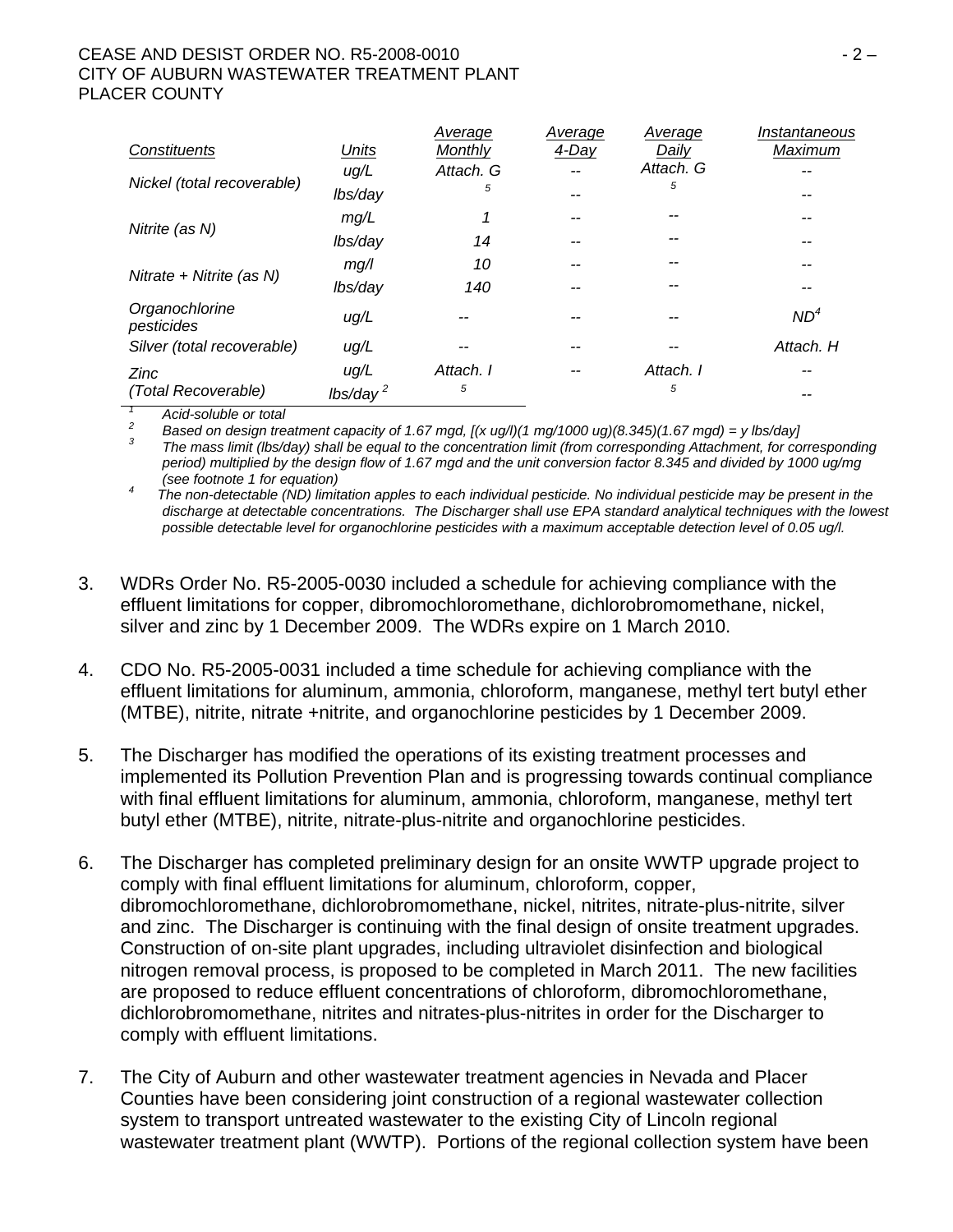constructed from the City of Lincoln regional WWTP to the surrounding areas of Rocklin. However, construction of additional stretches of pipeline is necessary to transport the City of Auburn's wastewater to the regional facility for treatment and disposal. Preliminary construction schedules indicate that completion of a regional pipeline to transport the City of Auburn WWTP effluent to the regional facility is proposed to be completed by January 2013. Therefore, the Discharger is requesting additional time to either upgrade its existing facility to meet all effluent limitations, or (2) participate in the regionalization project and decommission its existing treatment facility, thus ceasing its current surface water discharge. Information regarding full cost and preliminary design details for the City of Auburn's portion of the regionalization project, allowing the Discharger to make a decision regarding regionalization, will be available by Spring 2008.

- 8. Section 13301 of the California Water Code (CWC) states in part, "*When a regional board*  finds that a discharge of waste is taking place or threatening to take place in violation of *requirements or* discharge *prohibitions prescribed by the regional board or the state board, the board may issue an order to cease and desist and direct that those persons not complying with the requirements or discharge prohibitions (a) comply forthwith, (b) comply in accordance with a time schedule set by the board, or (c) in the event of a threatened violation, take appropriate remedial or preventative action. In the event of an existing or threatened violation of waste discharge requirements in the operation of a community sewer system, cease and desist orders may restrict or prohibit the volume, type, or concentration of waste that might be added to such system by dischargers who did not discharge into the system prior to the issuance of the cease and desist order. Cease and desist orders may be issued directly by a board, after notice and hearing, or in accordance with the procedure set forth in Section 13302.*"
- 9. Section 13267(b)(1) of the California Water Code provides that: *"In conducting an investigation specified in subdivision (a), the regional board may require that any person who* has *discharged, discharges, or is suspected of having discharged or discharging, or who proposes to discharge waste within its region, or any citizen or domiciliary, or political agency or entity of this state who has discharged, discharges, or is suspected of having discharged or discharging, or who proposes to discharge, waste outside of its region that could affect the quality of waters within its region shall furnish, under penalty of perjury, technical or monitoring program reports which the regional board requires. The burden, including costs, of these reports shall bear a reasonable relationship to the need for the report and the benefits to be obtained from the reports. In requiring those reports, the regional board shall provide the person with a written explanation with regard to the need for the reports, and shall identify the evidence that supports requiring that person to provide the reports."*
- 10. In accordance with California Water Code (CWC) Section 13385(j)(3), the Regional Water Board finds that the Discharger is not able to consistently comply with the effluent limitations for aluminum, chloroform, copper, dibromochloromethane, dichlorobromomethane, nickel, nitrites, nitrate-plus-nitrite, silver and zinc. The schedules for completing the actions necessary to achieve full compliance exceed the 1 December 2009 compliance dates in the WDRs Order No. R5-2005-0030 and CDO No. R5-2005-0031. Additional time is necessary to finalize a decision regarding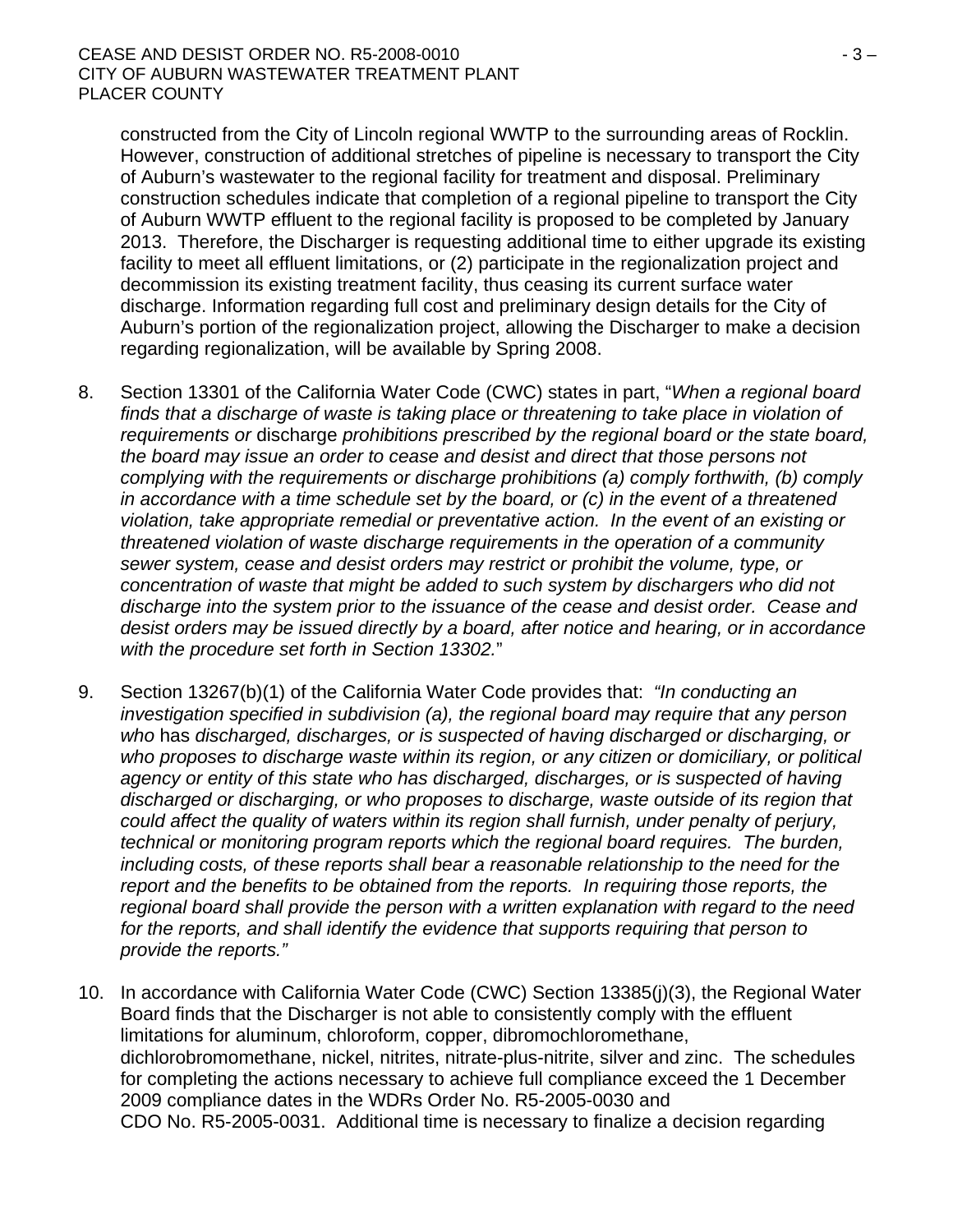regionalization, then complete onsite plant upgrades and site-specific studies, or discharge into a regional wastewater collection system. New time schedules are necessary in a CDO for all the constituents listed above. These limitations were new requirements that became applicable after the effective date of adoption of the waste discharge requirements, and after 1 July 2000, for which new or modified control measures are necessary in order to comply with the limitation, and the new or modified control measures cannot be designed, installed, and put into operation within 30 calendar days.

- 11. CWC section 13385(h) and (i) require the Regional Water Board to impose mandatory minimum penalties upon dischargers that violate certain effluent limitations. CWC section 13385(j) exempts certain violations from the mandatory minimum penalties. CWC section 13385(j)(3) exempts the discharge from mandatory minimum penalties "*where the waste discharge is in compliance with either a cease and desist order issued pursuant to Section 13301 or a time schedule order issued pursuant to Section 13300, if all the [specified] requirements are met.*"
- 12. Compliance with this Order exempts the Discharger from mandatory penalties for violations of effluent limitations for copper, dibromochloromethane, dichlorobromomethane, nickel, silver and zinc, in accordance with CWC section 13385(j)(3). CWC section 13385(j)(3) requires the Discharger to prepare and implement a pollution prevention plan pursuant to section 13263.3 of the California Water Code. Therefore, a pollution prevention plan will be necessary for copper, dibromochloromethane, dichlorobromomethane, nickel, silver and zinc, in order to effectively reduce the effluent concentrations by source control measures.
- 13. Because CDO No. R5-2005-0031 provided the Discharger with almost 5 years to comply with effluent limitations for aluminum, chloroform, nitrites, and nitrate-plus-nitrite, the exception from mandatory minimum penalties pursuant to CWC section 13385(j)(3) does not apply for these constituents after 16 March 2010. Pursuant to CWC section 13263.3(d)(1)(D), a pollution prevention plan will be necessary for aluminum, chloroform, nitrites, and nitrate-plus-nitrite in order to effectively reduce the effluent concentrations by source control measures.
- 14. Since the time schedules for completion of actions necessary to bring the waste discharge into compliance exceeds 1 year, this Order includes interim requirements and dates for their achievement.
- 15. The compliance time schedule in this Order includes interim effluent limitations for aluminum, chloroform, copper, dibromochloromethane, dichlorobromomethane, nickel, nitrites, nitrate-plus-nitrite, silver and zinc. Interim effluent limitations typically consist of a daily effluent concentration derived using sample data provided by the Discharger. Existing interim average daily limitations for copper, dibromochloromethane, dichlorobromomethane, nickel, silver and zinc, as established in WDR Order No. R5-2005- 0031, are included in this Order. New interim average daily limitations for aluminum, chloroform, nitrites, and nitrate-plus-nitrite, based on effluent monitoring data demonstrating actual treatment plant performance from April 2007 to November 2007, are also included in this Order. To maintain consistency with interim limitations established in existing WDR Order No. R5-2005-0031, interim limitations for all constituents described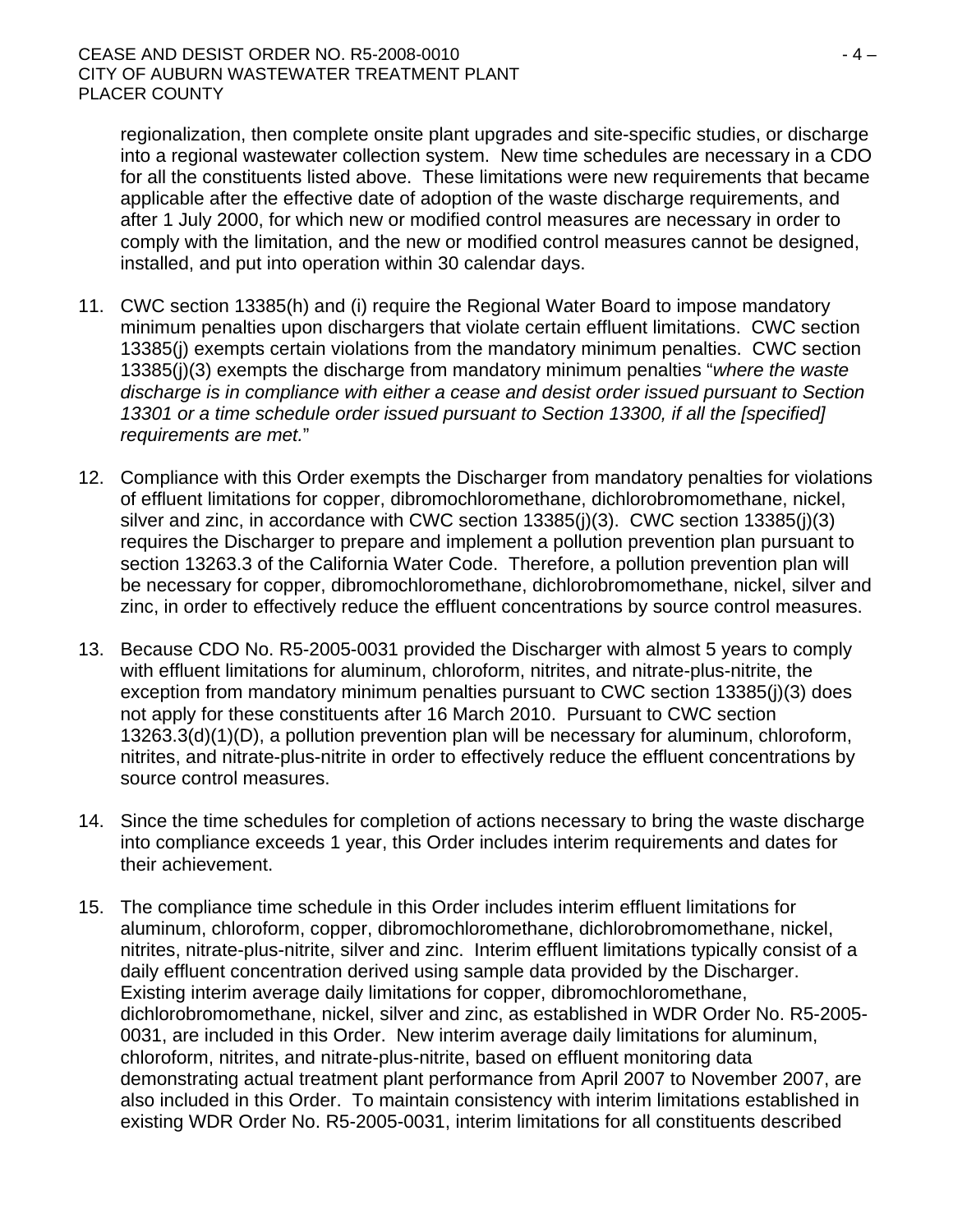above are established as average daily effluent limitations. In developing the interim limitations, when there are ten sampling data points or more, sampling and laboratory variability is accounted for by establishing interim limits that are based on normally distributed data where 99.9% of the data points will lie within 3.3 standard deviations of the mean (*Basic Statistical Methods for Engineers and Scientists, Kennedy and Neville, Harper and Row*). When there are less than ten sampling data points available, the *Technical Support Document for Water Quality- Based Toxics Control* ((EPA/505/2-90-001), TSD) recommends a coefficient of variation of 0.6 be utilized as representative of wastewater effluent sampling. The TSD recognizes that a minimum of ten data points is necessary to conduct a valid statistical analysis. The multipliers contained in Table 5-2 of the TSD are used to determine a daily limitation based on a long-term average objective. In this case, the long-term average objective is to maintain, at a minimum, the current plant performance level. Thus, when there are less than ten sampling points for a constituent, interim limitations are based on 3.11 times the maximum observed effluent concentration to obtain the daily interim limitation (TSD, Table 5-2). If the statistically-projected interim limitation is less than the maximum observed effluent concentration, the interim limitation is established as the maximum observed concentration.

- 16. The Regional Water Board finds that the Discharger can undertake source control and treatment plant measures to maintain compliance with the interim limitations included in this Order. Interim limitations are established when compliance with the final effluent limitations cannot be achieved by the existing discharge. Discharge of constituents in concentrations in excess of the final effluent limitations, but in compliance with the interim effluent limitations, can significantly degrade water quality and adversely affect the beneficial uses of the receiving stream on a long-term basis. The interim limitations, however, establish an enforceable ceiling concentration until compliance with the effluent limitation can be achieved.
- 17. Issuance of this Order is exempt from the provisions of the California Environmental Quality Act (Public Resources Code, Section 21000, et seq.) ("CEQA"), in accordance with Section 15321(a)(2), Title 14, California Code of Regulations. This Order is not subject to the limitations of Government Code section 65962.5(c)(3) [Cortese List] on use of categorical exemptions because it does not involve the discharge of "hazardous" materials as used in that statute, but rather involves the discharge of domestic sewage. In addition, adoption of this Order does not have the potential to cause a significant impact on the environment (Title 14 CCR section 15061(b)(3)) as it is intended to enforce preexisting requirements to improve the quality of ongoing discharges that are part of the CEQA "baseline". Any plant upgrades or replacement are the result of WDRs Order No. R5-2005- 0030 and not this Order. This Order does not modify any compliance dates in WDRs Order No. R5-2005-0030, which modification would be exempt from CEQA under Water Code Section 13389. This Order is also exempt from CEQA under Water Code Section 13389, since any adoption or modification of a NPDES Permit for an existing source is exempt and this order only serves to implement such a NPDES permit.
- 18. Any person adversely affected by this action of the Regional Water Board may petition the State Water Resources Control Board (State Water Board) to review the action. The petition must be received by the State Water Board Office of Chief Counsel, P.O. Box 100,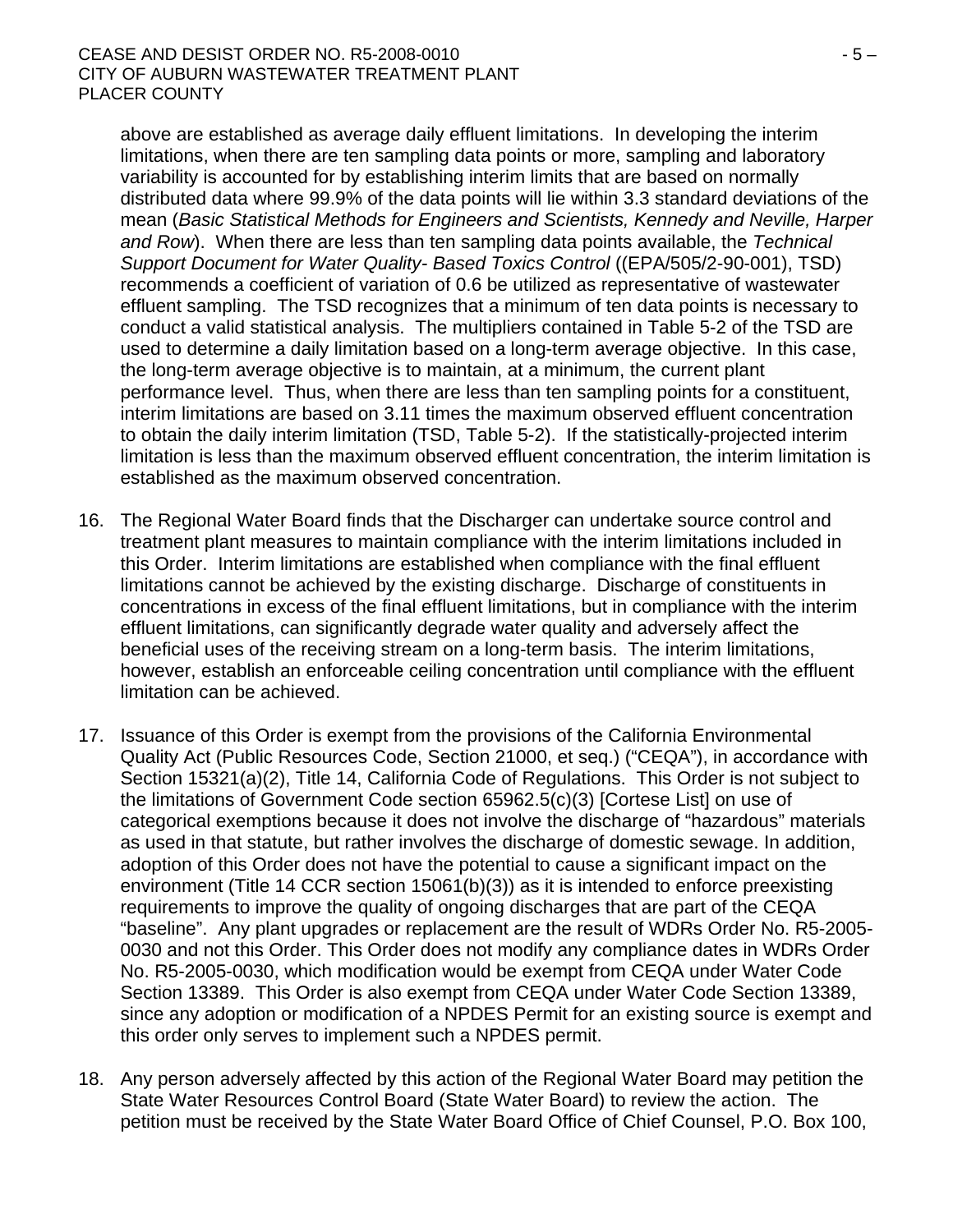Sacramento CA 95812-0100, within 30 days of the date in which the action was taken. Copies of the law and regulations applicable to filing petitions will be provided on request.

**IT IS HEREBY ORDERED** that CDO No.R5-2005-0031 is rescinded, and, pursuant to CWC section 13301:

1. The City of Auburn shall comply with the following time schedule to assure compliance with the aluminum, ammonia, chloroform, manganese, methyl tert butyl ether (MTBE), nitrite, nitrate +nitrite, and organochlorine pesticides Effluent Limitations contained in Waste Discharge Requirements Order No. R5-2005-0030:

| <u>Task</u>                                                                                                                                                                                                                                                              | <b>Compliance Date</b>                                     |
|--------------------------------------------------------------------------------------------------------------------------------------------------------------------------------------------------------------------------------------------------------------------------|------------------------------------------------------------|
| Implement PPP <sup>1</sup><br>Progress Reports <sup>2</sup>                                                                                                                                                                                                              | 1 February 2008<br>1 March and 1 September<br>of each year |
| Submit Formal Decision For Compliance <sup>3</sup><br>Onsite WWTP Improvements<br>and Regionalization                                                                                                                                                                    | 1 June 2008                                                |
| Achieve Full Compliance with ammonia,<br>manganese, MTBE, and organochlorine<br>pesticides final effluent limitations                                                                                                                                                    | 1 December 2009                                            |
| If Formal Decision for Compliance includes<br>Onsite WWTP improvements, achieve Full Compliance<br>with aluminum, chloroform, dibromochloromethane,<br>dichlorobromomethane, nickel, nitrite, and<br>nitrate-plus-nitrite, silver and zinc final<br>effluent limitations | <b>16 March 2011</b>                                       |
| If Formal Decision for Compliance includes<br>Regionalization, achieve Full Compliance<br>with aluminum, chloroform, dibromochloromethane,<br>dichlorobromomethane, nickel, nitrite, and<br>nitrate-plus-nitrite, silver and zinc final<br>effluent limitations          | 31 January 2013                                            |
| $1$ The Discharges shell continue to implement its Dellution Drevention Dlan shell for all constituents lighed in Drevious 4 above                                                                                                                                       |                                                            |

The Discharger shall continue to implement its Pollution Prevention Plan shall for all constituents listed in Provision 1 above

and shall meet the requirements specified in California Water Code Section 13263. 2 The progress reports shall detail what steps have been implemented towards achieving compliance with waste discharge requirements, including construction progress regarding onsite WWTP improvements and/or regionalization, whichever is applicable. The progress reports shall also evaluate the effectiveness of the implemented treatment and pollution

prevention measures and assess whether additional measures are necessary to meet the time schedule.<br><sup>3</sup> "Formal Decision for Compliance" means formal written statement submitted to Regional Water Board Executive Officer regarding option Discharger has selected for compliance.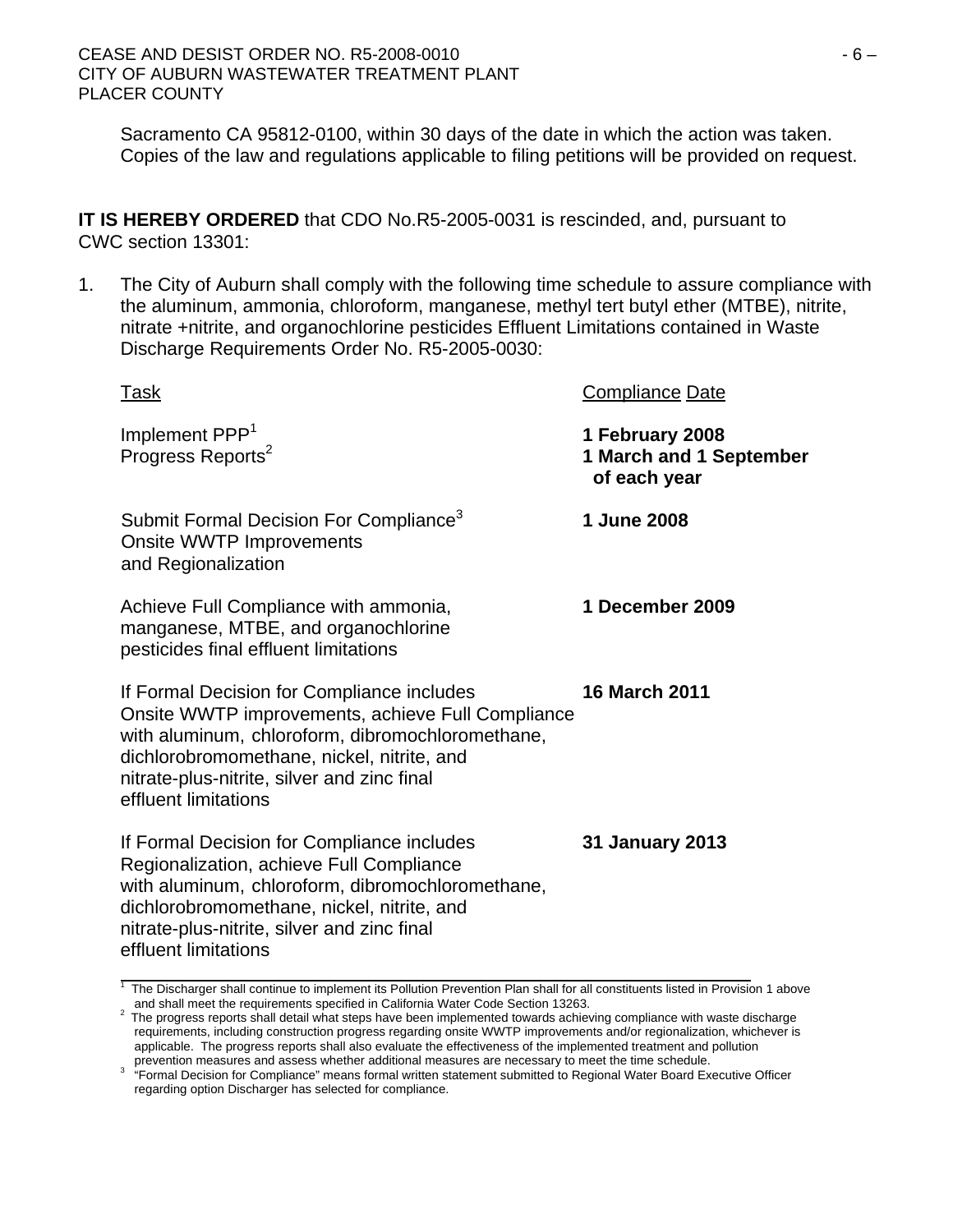- 2. For the compliance schedules required by this Order, the Discharger shall submit to the Regional Water Board on or before each compliance report due date, the specified document or, if appropriate, a written report detailing compliance or noncompliance with the specific schedule date and task. If noncompliance is being reported, the reasons for such noncompliance shall be stated, and shall include an estimate of the date when the Discharger will be in compliance. The Discharger shall notify the Regional Water Board by letter when it returns to compliance with the time schedule.
- 3. The following interim effluent limitations shall be effective immediately, and shall remain in effect through either 16 March 2011 or 31 January 2013, as applicable in accordance with Provision 1 above, or when the Discharger is able to come into compliance with the final effluent limitations, whichever is sooner.

| <b>Parameter</b>           | <b>Average Daily Effluent Limitation</b> |  |  |  |
|----------------------------|------------------------------------------|--|--|--|
| Aluminum                   | 530.2 ug/l                               |  |  |  |
| Chloroform                 | 57.3 ug/l                                |  |  |  |
| Copper (total recoverable) | 26 ug/l                                  |  |  |  |
|                            | 0.36 lbs/day                             |  |  |  |
| Dibromochloromethane       | $2.2$ ug/l                               |  |  |  |
|                            | $0.031$ lbs/day                          |  |  |  |
| Dichlorobromomethane       | 13ug/l                                   |  |  |  |
|                            | 180 lbs/day                              |  |  |  |
|                            | $12$ ug/l                                |  |  |  |
| Nickel (total recoverable) | 0.17 lbs/day                             |  |  |  |
| <b>Nitrites</b>            | 1.10 mg/l                                |  |  |  |
| Nitrate plus Nitrite       | 16.37 mg/l                               |  |  |  |
| Zinc (total recoverable)   | 530 ug/l                                 |  |  |  |
|                            | 7.4 lbs/day                              |  |  |  |
|                            | <b>Instantaneous Maximum Limitation</b>  |  |  |  |
| Silver (total recoverable) | $1.4$ ug/l                               |  |  |  |

- 4. If, in the opinion of the Executive Officer, the Discharger fails to comply with the provisions of this Order, the Executive Officer may apply to the Attorney General for judicial enforcement or issue a complaint for Administrative Civil Liability.
- 5. Any person signing a document submitted under this Order shall make the following certification:

*"I certify under penalty of law that I have personally examined and am familiar with the information submitted in this document and all attachments and that, based on my knowledge and on my inquiry of those individuals immediately responsible for obtaining the information, I believe that the information is true, accurate, and complete. I am aware that there are significant penalties for submitting false information, including the possibility of fine and imprisonment."*